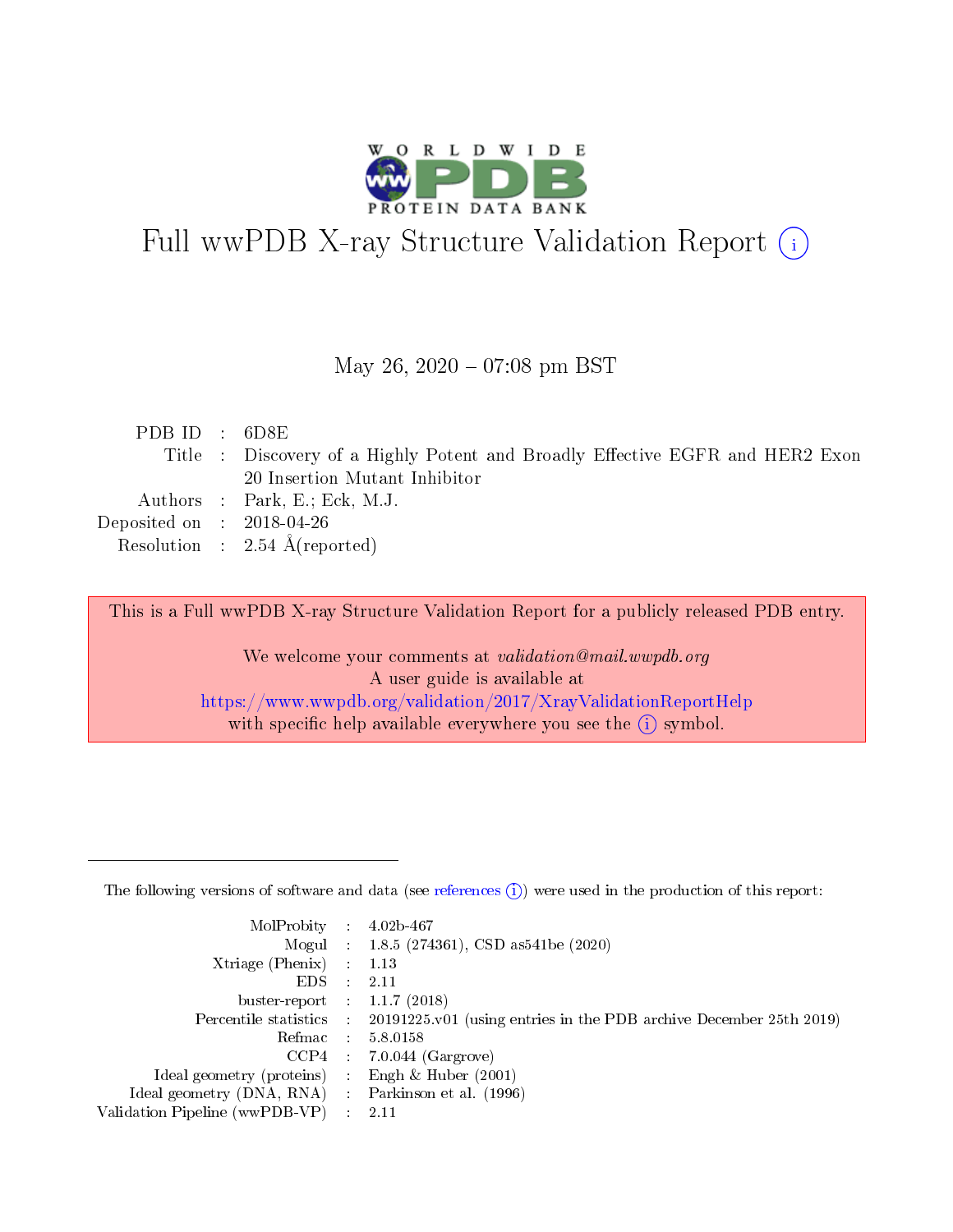# 1 [O](https://www.wwpdb.org/validation/2017/XrayValidationReportHelp#overall_quality)verall quality at a glance  $(i)$

The following experimental techniques were used to determine the structure: X-RAY DIFFRACTION

The reported resolution of this entry is 2.54 Å.

Percentile scores (ranging between 0-100) for global validation metrics of the entry are shown in the following graphic. The table shows the number of entries on which the scores are based.



| Metric                | Whole archive<br>$(\#\text{Entries})$ | Similar resolution<br>$(\#\text{Entries},\,\text{resolution}\,\,\text{range}(\textup{\AA}))$ |  |  |
|-----------------------|---------------------------------------|----------------------------------------------------------------------------------------------|--|--|
| $R_{free}$            | 130704                                | $1284(2.56-2.52)$                                                                            |  |  |
| Clashscore            | 141614                                | $1332(2.56-2.52)$                                                                            |  |  |
| Ramachandran outliers | 138981                                | $1315(2.56-2.52)$                                                                            |  |  |
| Sidechain outliers    | 138945                                | $1315(2.56-2.52)$                                                                            |  |  |
| RSRZ outliers         | 127900                                | $\overline{1272 (2.56-2.52)}$                                                                |  |  |

The table below summarises the geometric issues observed across the polymeric chains and their fit to the electron density. The red, orange, yellow and green segments on the lower bar indicate the fraction of residues that contain outliers for  $>=3, 2, 1$  and 0 types of geometric quality criteria respectively. A grey segment represents the fraction of residues that are not modelled. The numeric value for each fraction is indicated below the corresponding segment, with a dot representing fractions  $\epsilon=5\%$  The upper red bar (where present) indicates the fraction of residues that have poor fit to the electron density. The numeric value is given above the bar.

| Mol | $\cap$ hain | Length         | Quality of chain |     |    |  |  |  |
|-----|-------------|----------------|------------------|-----|----|--|--|--|
|     |             |                | $2\%$            |     |    |  |  |  |
|     |             | רי פ<br>، تے ت | 67%              | 24% | 7% |  |  |  |

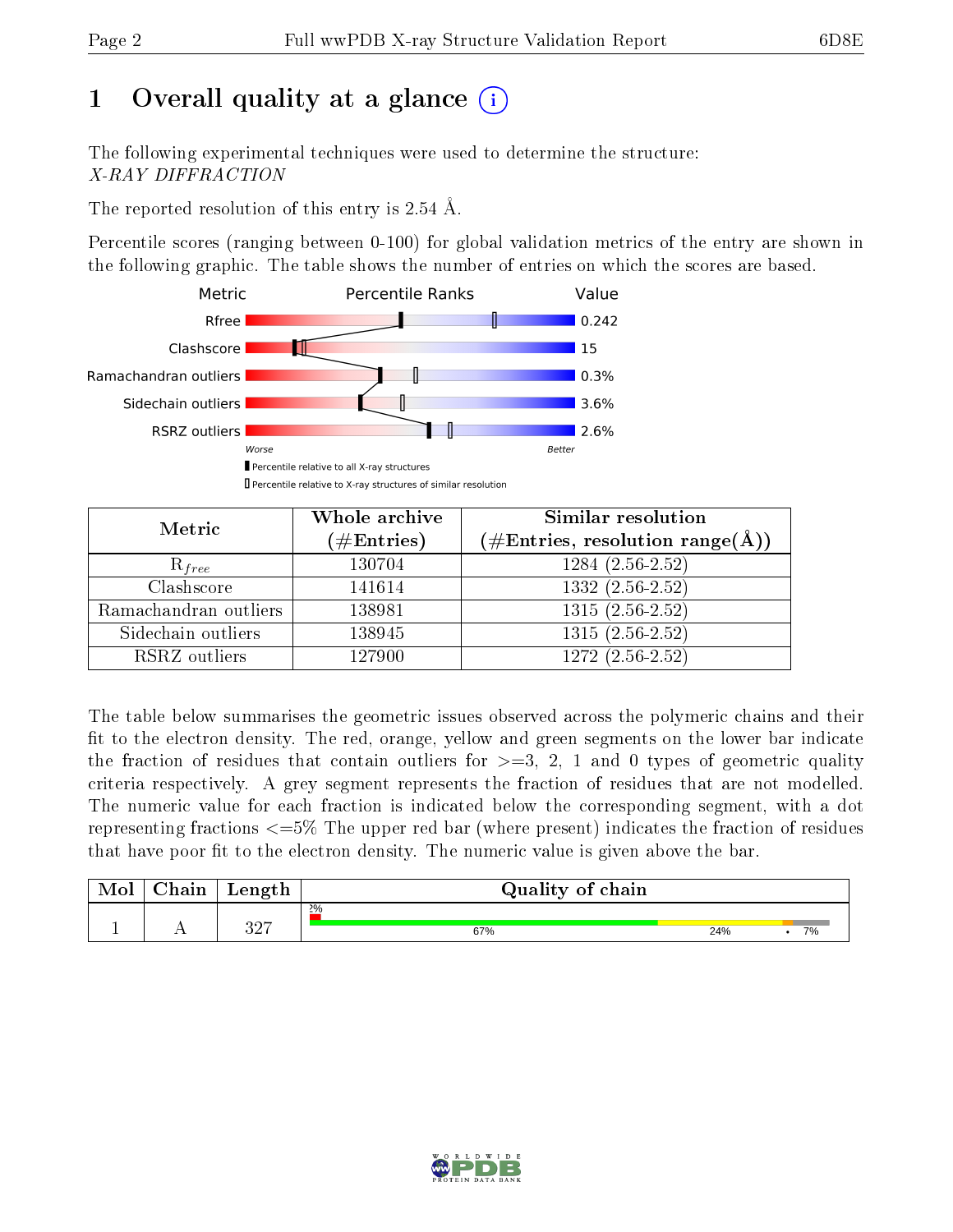# 2 Entry composition  $\left( \cdot \right)$

There are 3 unique types of molecules in this entry. The entry contains 2412 atoms, of which 0 are hydrogens and 0 are deuteriums.

In the tables below, the ZeroOcc column contains the number of atoms modelled with zero occupancy, the AltConf column contains the number of residues with at least one atom in alternate conformation and the Trace column contains the number of residues modelled with at most 2 atoms.

Molecule 1 is a protein called Epidermal growth factor receptor.

| Mol | Chain | Residues |                          | Atoms |     |     | $\rm{ZeroOcc} \mid \rm{AltConf} \mid \rm{Trace}$ |  |  |
|-----|-------|----------|--------------------------|-------|-----|-----|--------------------------------------------------|--|--|
|     |       | 304      | $\mathrm{Total}$<br>2364 | 1521  | 397 | 429 |                                                  |  |  |

 Molecule 2 is (4-fluorophenyl)methyl {2-[(1-methyl-1H-pyrazol-3-yl)amino]pyrimidin-4-yl}[ 3-(propanoylamino)phenyl]carbamate (three-letter code: FZP) (formula:  $C_{25}H_{24}FN_7O_3$ ).



| Mol | $\mid$ Chain $\mid$ Residues |               | Atoms |  |  | $ZeroOcc \mid AltConf \mid$ |
|-----|------------------------------|---------------|-------|--|--|-----------------------------|
|     |                              | Total C F N O | 25 1  |  |  |                             |

Molecule 3 is water.

|  | $\text{Mol}$   Chain   Residues | Atoms | ZeroOcc   AltConf |  |
|--|---------------------------------|-------|-------------------|--|
|  |                                 | Total |                   |  |

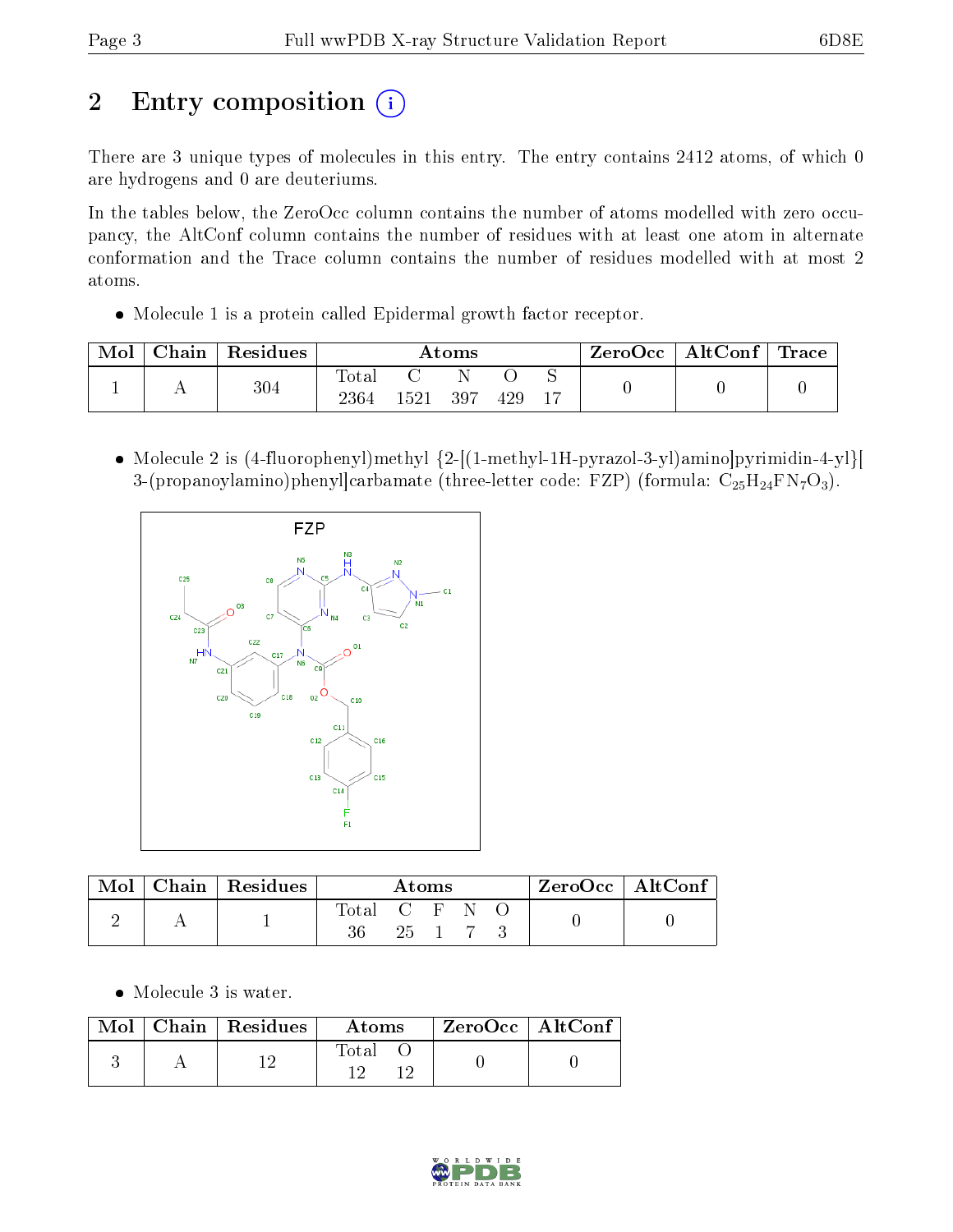# 3 Residue-property plots  $(i)$

These plots are drawn for all protein, RNA and DNA chains in the entry. The first graphic for a chain summarises the proportions of the various outlier classes displayed in the second graphic. The second graphic shows the sequence view annotated by issues in geometry and electron density. Residues are color-coded according to the number of geometric quality criteria for which they contain at least one outlier: green  $= 0$ , yellow  $= 1$ , orange  $= 2$  and red  $= 3$  or more. A red dot above a residue indicates a poor fit to the electron density (RSRZ  $> 2$ ). Stretches of 2 or more consecutive residues without any outlier are shown as a green connector. Residues present in the sample, but not in the model, are shown in grey.



• Molecule 1: Epidermal growth factor receptor

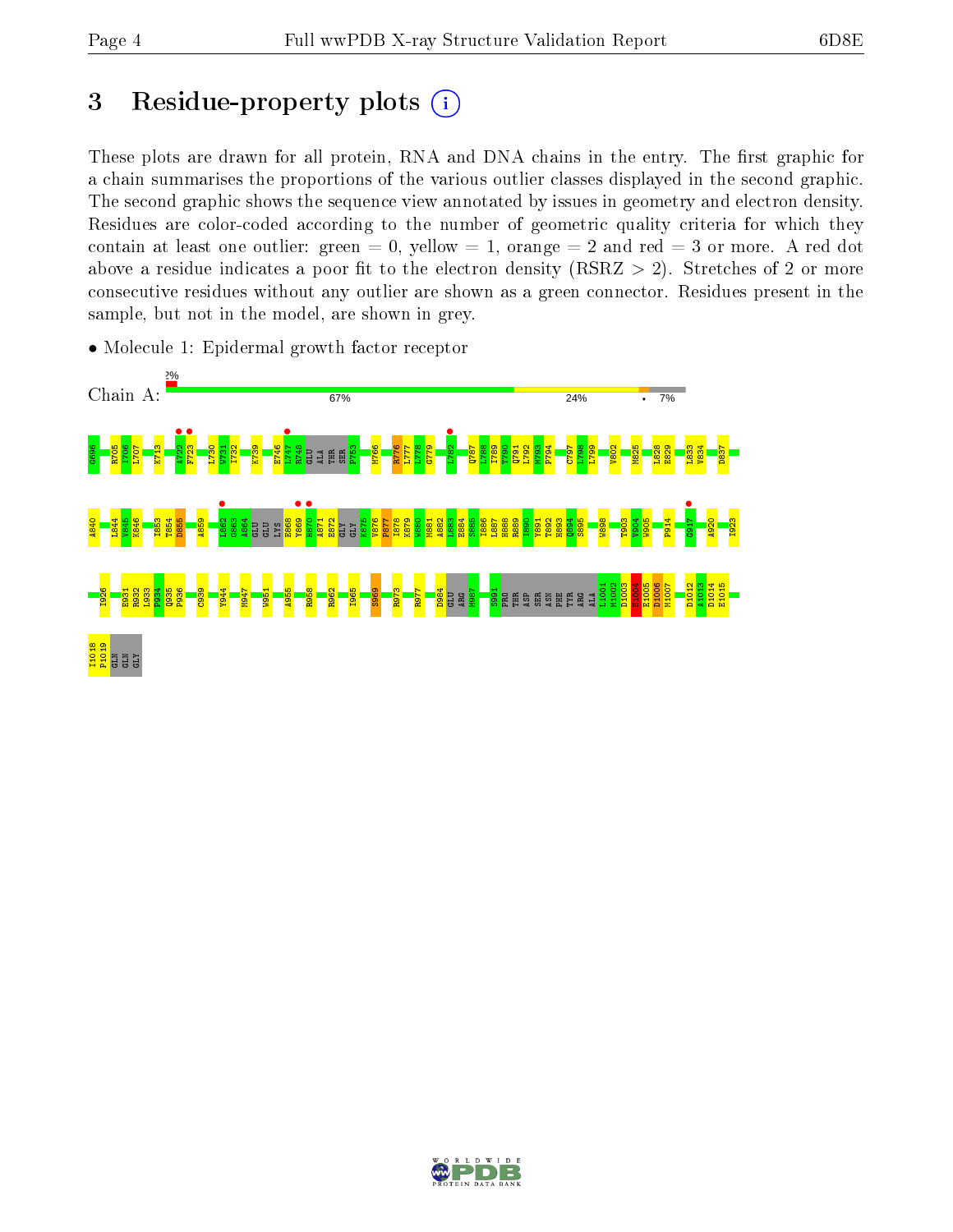# 4 Data and refinement statistics  $(i)$

| Property                                                             | Value                                           | Source     |
|----------------------------------------------------------------------|-------------------------------------------------|------------|
| Space group                                                          | I 2 3                                           | Depositor  |
| Cell constants                                                       | 146.57Å<br>146.57Å<br>146.57Å                   |            |
| a, b, c, $\alpha$ , $\beta$ , $\gamma$                               | $90.00^\circ$<br>$90.00^\circ$<br>$90.00^\circ$ | Depositor  |
| Resolution $(A)$                                                     | $59.84 - 2.54$                                  | Depositor  |
|                                                                      | $59.84 - 2.54$                                  | <b>EDS</b> |
| % Data completeness                                                  | 99.0 (59.84-2.54)                               | Depositor  |
| (in resolution range)                                                | 99.1 (59.84-2.54)                               | <b>EDS</b> |
| $R_{merge}$                                                          | (Not available)                                 | Depositor  |
| $\mathrm{R}_{sym}$                                                   | (Not available)                                 | Depositor  |
| $\langle I/\sigma(I) \rangle^{-1}$                                   | $1.25$ (at 2.55Å)                               | Xtriage    |
| Refinement program                                                   | PHENIX (1.13 _ 2998: ???)                       | Depositor  |
|                                                                      | $0.209$ , $0.243$                               | Depositor  |
| $R, R_{free}$                                                        | 0.209<br>0.242<br>$\mathcal{L}$                 | DCC        |
| $R_{free}$ test set                                                  | 1740 reflections $(10.04\%)$                    | wwPDB-VP   |
| Wilson B-factor $(A^2)$                                              | 63.9                                            | Xtriage    |
| Anisotropy                                                           | 0.000                                           | Xtriage    |
| Bulk solvent $k_{sol}(e/\mathring{A}^3)$ , $B_{sol}(\mathring{A}^2)$ | $0.36\,$ , $67.4\,$                             | <b>EDS</b> |
| L-test for twinning <sup>2</sup>                                     | $>$ = 0.49, < $L^2$ > = 0.32<br>< L             | Xtriage    |
| Estimated twinning fraction                                          | $0.034$ for $-l,-k,-h$                          | Xtriage    |
| $F_o, F_c$ correlation                                               | 0.95                                            | <b>EDS</b> |
| Total number of atoms                                                | 2412                                            | wwPDB-VP   |
| Average B, all atoms $(A^2)$                                         | 70.0                                            | wwPDB-VP   |

Xtriage's analysis on translational NCS is as follows: The largest off-origin peak in the Patterson function is  $2.86\%$  of the height of the origin peak. No significant pseudotranslation is detected.

<sup>&</sup>lt;sup>2</sup>Theoretical values of  $\langle |L| \rangle$ ,  $\langle L^2 \rangle$  for acentric reflections are 0.5, 0.333 respectively for untwinned datasets, and 0.375, 0.2 for perfectly twinned datasets.



<span id="page-4-1"></span><span id="page-4-0"></span><sup>1</sup> Intensities estimated from amplitudes.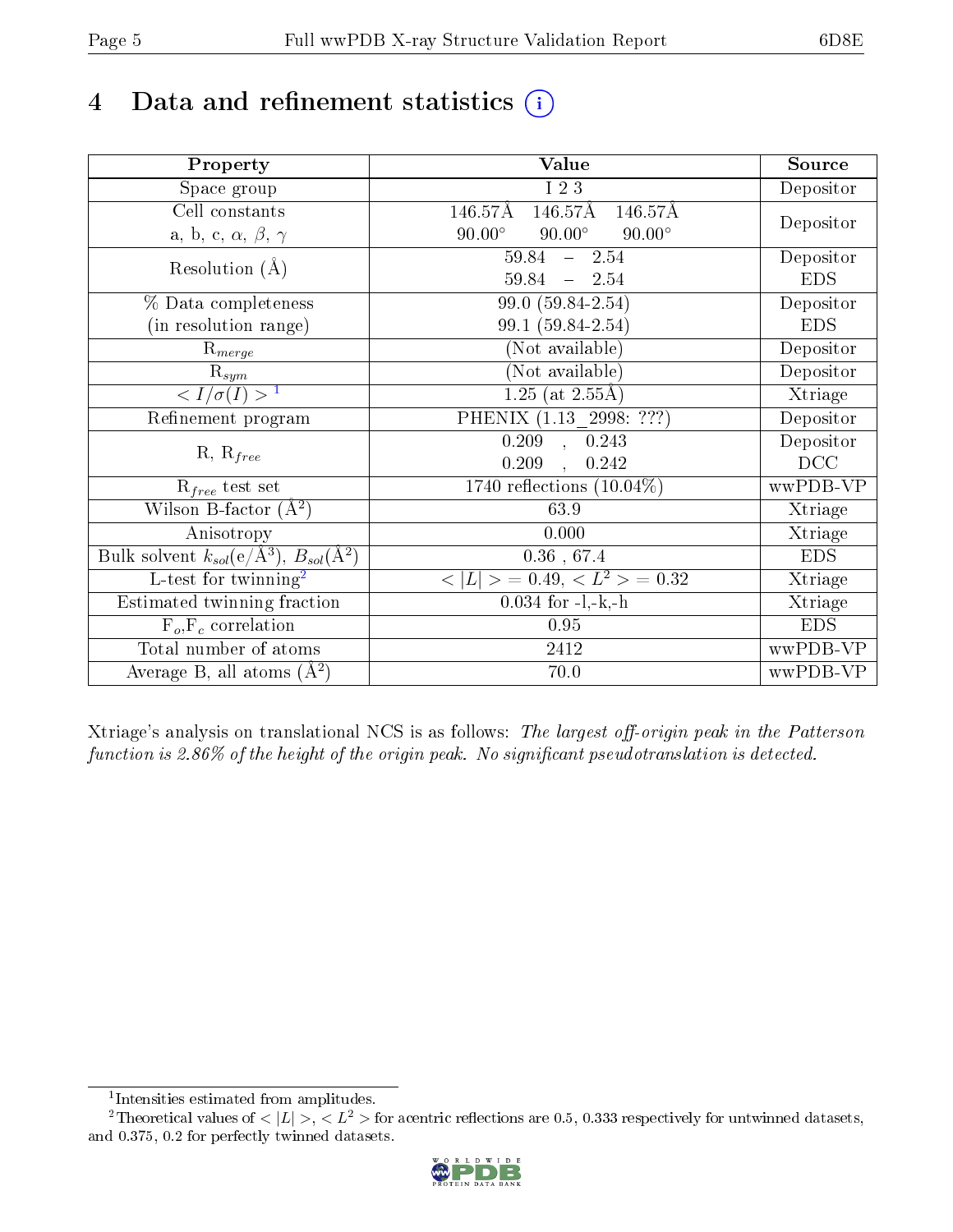# 5 Model quality  $(i)$

### 5.1 Standard geometry  $(i)$

Bond lengths and bond angles in the following residue types are not validated in this section: FZP

The Z score for a bond length (or angle) is the number of standard deviations the observed value is removed from the expected value. A bond length (or angle) with  $|Z| > 5$  is considered an outlier worth inspection. RMSZ is the root-mean-square of all Z scores of the bond lengths (or angles).

| Mol | Chain |      | Bond lengths                            |      | Bond angles            |
|-----|-------|------|-----------------------------------------|------|------------------------|
|     |       |      | RMSZ $\mid \#  Z  > 5 \mid$ RMSZ $\mid$ |      | $\# Z  > 5$            |
|     |       | 0.55 | 0/2412                                  | 0.65 | $\pm 3/3273$ $(0.1\%)$ |

There are no bond length outliers.

All (3) bond angle outliers are listed below:

| Mol | Chain | Res  | $\vert$ Type $\vert$ | $\boldsymbol{\mathrm{Atoms}}$                            |         | Observed $(^\circ)$ | Ideal (°) |
|-----|-------|------|----------------------|----------------------------------------------------------|---------|---------------------|-----------|
|     |       | 1004 | GLU                  | $\overline{\phantom{a}}$ N-CA-C $\overline{\phantom{a}}$ | 6.90    | 129.64              | -111-00   |
|     |       | 855  | ΔSΡ                  | N-CA-C                                                   | 5.89    | 126.91              | -111 00   |
|     |       | 723  | PHE.                 | - C-N-CA -                                               | $-5.44$ | 110.88              | 122.30    |

There are no chirality outliers.

There are no planarity outliers.

### 5.2 Too-close contacts  $(i)$

In the following table, the Non-H and H(model) columns list the number of non-hydrogen atoms and hydrogen atoms in the chain respectively. The H(added) column lists the number of hydrogen atoms added and optimized by MolProbity. The Clashes column lists the number of clashes within the asymmetric unit, whereas Symm-Clashes lists symmetry related clashes.

| Mol |      |      |    | Chain   Non-H   H(model)   H(added)   Clashes   Symm-Clashes |
|-----|------|------|----|--------------------------------------------------------------|
|     | 2364 | 2340 |    |                                                              |
|     |      |      |    |                                                              |
|     |      |      |    |                                                              |
|     | 9419 | 2340 | ٣ć |                                                              |

The all-atom clashscore is defined as the number of clashes found per 1000 atoms (including hydrogen atoms). The all-atom clashscore for this structure is 15.

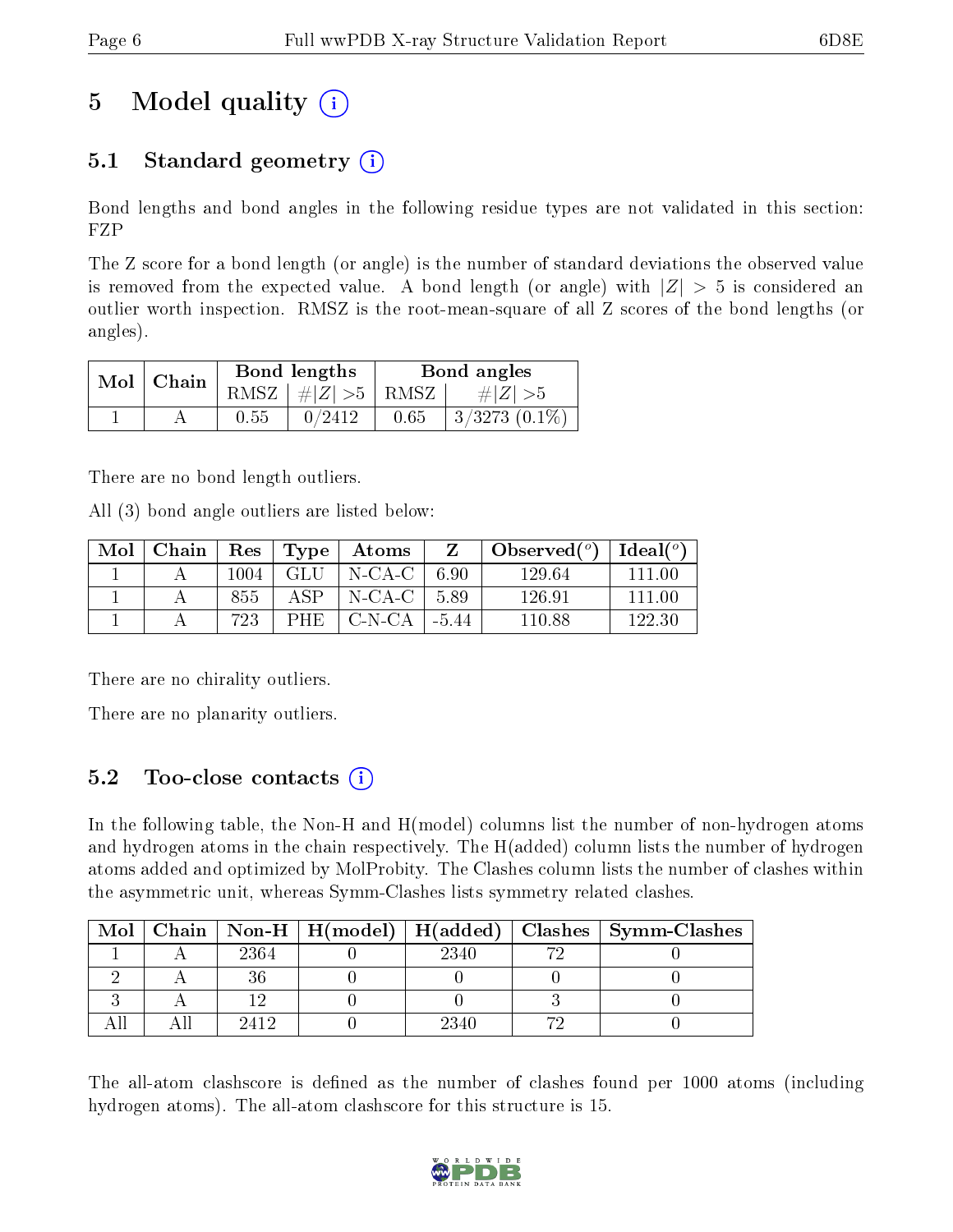|--|

|                                                         |                      | Interatomic    | Clash         |
|---------------------------------------------------------|----------------------|----------------|---------------|
| $\rm{Atom\text{-}1}$                                    | Atom-2               | distance $(A)$ | overlap $(A)$ |
| 1: A:825: MET:CE                                        | 1:A:853:ILE:HD13     | 2.11           | 0.80          |
| $1: A:833:$ LEU:HD11                                    | 1:A:859:ALA:HB1      | 1.62           | 0.80          |
| 1:A:882:ALA:O                                           | 1:A:886:ILE:HD13     | 1.86           | 0.74          |
| 1: A:825:MET:HE2                                        | 1: A:853: ILE: HG21  | 1.68           | 0.74          |
| 1:A:828:LEU:HD22                                        | 1:A:833:LEU:HD23     | 1.70           | 0.74          |
| 1: A:878: ILE: HG21                                     | 1:A:920:ALA:HB1      | 1.69           | 0.73          |
| 1: A:825:MET:HE2                                        | 1:A:853:ILE:HD13     | 1.71           | 0.71          |
| 1: A:977: ARG:O                                         | 3:A:1201:HOH:O       | 2.09           | 0.70          |
| 1:A:1004:GLU:H                                          | 1: A: 1004: GLU: CD  | 1.95           | 0.69          |
| 1: A:905:TRP:HD1                                        | 1: A:947: MET:HE1    | 1.61           | 0.64          |
| $1:\overline{A}:1018:\overline{\text{ILE}:H\text{D}12}$ | 1:A:1019:PRO:HD2     | 1.80           | 0.64          |
| 1: A:878: ILE: HD11                                     | 1: A:886: ILE: HG13  | 1.79           | 0.63          |
| 1:A:892:THR:H                                           | 1:A:895:SER:HB3      | 1.64           | 0.62          |
| 1:A:707:LEU:HD12                                        | 1:A:789:ILE:HD13     |                | 0.62          |
|                                                         |                      | 1.81           |               |
| 1:A:1005:GLU:O                                          | 1:A:1006:ASP:C       | 2.38           | 0.62          |
| 1: A:825: MET:HE3                                       | 1:A:853:ILE:HD13     | 1.83           | 0.60          |
| 1:A:878:ILE:CD1                                         | 1:A:886:ILE:HG13     | 2.33           | 0.58          |
| 1: A: 1005: GLU:O                                       | 1: A:1007: MET:HG2   | 2.03           | 0.58          |
| 1:A:746:GLU:HB3                                         | 1: A:787: GLN: HG2   | 1.86           | 0.58          |
| 1:A:955:ALA:HA                                          | 1: A:958: ARG:NE     | 2.18           | 0.58          |
| 1: A:892:THR:H                                          | 1: A:895: SER:CB     | 2.16           | 0.57          |
| 1:A:879:LYS:HD3                                         | 1: A:914: PRO:O      | 2.04           | 0.57          |
| 1: A: 1005: GLU:O                                       | 1: A: 1007: MET: SD  | 2.62           | 0.57          |
| 1:A:886:ILE:HG22                                        | 1:A:887:LEU:HD23     | 1.87           | 0.56          |
| 1:A:932:ARG:HD2                                         | 1:A:951:TRP:HB3      | 1.86           | 0.56          |
| 1:A:884:GLU:OE2                                         | 1: A:958: ARG: NH1   | 2.28           | 0.56          |
| 1:A:791:GLN:NE2                                         | 1:A:1012:ASP:OD1     | 2.38           | 0.56          |
| 1: A:931: GLU:O                                         | 1:A:932:ARG:NH2      | 2.33           | $0.55\,$      |
| 1: A:868: GLU:N                                         | 1: A:892:THR:HGI     | 2.06           | 0.54          |
| 1: A:705: ARG: HG2                                      | 1:A:707:LEU:HD21     | 1.91           | 0.53          |
| 1:A:829:GLU:HG3                                         | 1: A:893:HIS:CG      | 2.43           | 0.53          |
| 1:A:872:GLU:HB3                                         | 1: A:889:ARG:CZ      | 2.38           | 0.53          |
| 1:A:869:TYR:CE2                                         | 1:A:871:ALA:HB2      | 2.45           | 0.52          |
| 1: A:879: LYS: HG2                                      | 1: A:923: ILE: CD1   | 2.40           | 0.52          |
| 1:A:846:LYS:NZ                                          | 1:A:1014:ASP:OD2     | 2.40           | 0.52          |
| $1:A:837: \overline{\text{ASP:OD2}}$                    | 3:A:1202:HOH:O       | 2.18           | 0.52          |
| 1: A:799: LEU:O                                         | 1: A:802:VAL:HG12    | 2.10           | 0.52          |
| 1: A:962: ARG: HA                                       | 1:A:965:ILE:HD12     | 1.92           | 0.51          |
| 1:A:935:GLN:HA                                          | 1:A:944:TYR:CE1      | 2.46           | 0.51          |
| 1: A:825: MET:CE                                        | 1: A: 853: ILE: HG21 | 2.40           | 0.51          |

All (72) close contacts within the same asymmetric unit are listed below, sorted by their clash magnitude.

Continued on next page...

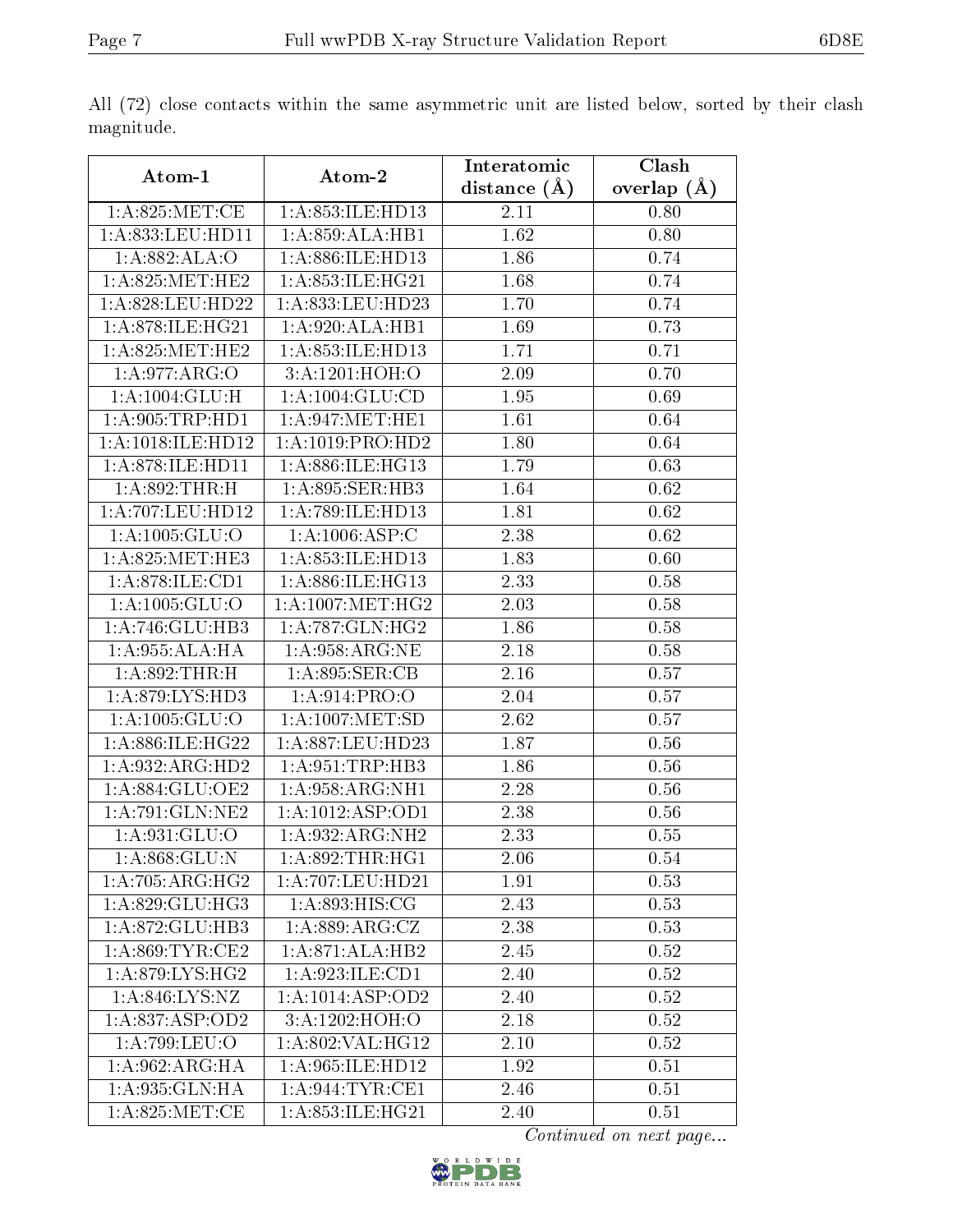| Atom-1                      | Atom-2              | Interatomic       | Clash             |
|-----------------------------|---------------------|-------------------|-------------------|
|                             |                     | distance $(A)$    | overlap $(\AA)$   |
| 1: A:892:THR:HG22           | 1: A:893:HIS:N      | 2.26              | 0.50              |
| 1: A:877: PRO:O             | 1: A:881:MET:HG3    | 2.12              | 0.50              |
| 1:A:878:ILE:N               | 3:A:1204:HOH:O      | 2.45              | 0.49              |
| 1:A:876:VAL:HB              | 1:A:877:PRO:HD2     | 1.96              | 0.48              |
| 1: A: 1005: GLU:O           | $1: A:1007$ :MET:CG | 2.62              | 0.48              |
| 1: A:905:TRP:CD1            | 1:A:947:MET:HE1     | 2.47              | 0.48              |
| 1:A:833:LEU:HD12            | 1:A:834:VAL:H       | 1.79              | 0.48              |
| 1:A:965:ILE:O               | 1:A:969:SER:HB2     | 2.14              | 0.47              |
| 1:A:833:LEU:HD12            | 1:A:834:VAL:N       | $\overline{2.30}$ | 0.47              |
| 1:A:792:LEU:O               | 1:A:794:PRO:HD3     | 2.15              | 0.46              |
| 1: A:955: ALA:HA            | 1: A:958:ARG:HE     | 1.79              | 0.46              |
| 1:A:882:ALA:HA              | 1:A:898:TRP:CD2     | 2.51              | 0.46              |
| 1: A:868: GLU:N             | 1: A:891: TYR:O     | 2.49              | 0.45              |
| 1: A:914: PRO:HB3           | 1:A:933:LEU:HD21    | 1.97              | 0.45              |
| 1:A:730:LEU:HD23            | 1:A:730:LEU:HA      | 1.75              | 0.45              |
| 1:A:840:ALA:N               | 1: A:903:THR:HG23   | 2.32              | 0.45              |
| 1:A:876:VAL:HB              | 1:A:877:PRO:CD      | 2.47              | 0.44              |
| 1:A:707:LEU:HD11            | 1:A:779:GLY:HA3     | 1.99              | 0.43              |
| 1: A:926: ILE: O            | 1:A:931:GLU:HB3     | 2.18              | 0.43              |
| 1:A:876:VAL:HA              | 1:A:877:PRO:HD3     | 1.74              | 0.43              |
| 1: A:776:ARG:HG2            | 1:A:777:LEU:N       | $\overline{2.33}$ | 0.43              |
| 1: A:766:MET:HB3            | 1:A:777:LEU:HB2     | 2.02              | 0.42              |
| 1:A:844:LEU:HG              | 1: A:854:THR:HG21   | 2.02              | 0.41              |
| 1:A:872:GLU:HB3             | 1:A:889:ARG:NH1     | $\overline{2.35}$ | $\overline{0.41}$ |
| 1: A:876: VAL:CB            | 1:A:877:PRO:CD      | 2.96              | 0.41              |
| 1: A:881: MET:HB2           | 1:A:886:ILE:HD11    | 2.02              | 0.41              |
| 1:A:797:CYS:HA              | 1:A:844:LEU:HD23    | $\overline{2.02}$ | 0.41              |
| 1: A:936: PRO:O             | 1:A:939:CYS:HB2     | 2.21              | 0.41              |
| 1: A:713: LYS: HE2          | 1:A:732:ILE:HD13    | 2.02              | 0.41              |
| 1:A:1012:ASP:HB3            | 1:A:1015:GLU:OE1    | 2.21              | 0.40              |
| $1:\overline{A:746:GLU:CB}$ | 1:A:787:GLN:HG2     | 2.50              | 0.40              |
| 1:A:730:LEU:HD13            | 1:A:739:LYS:HD2     | 2.03              | 0.40              |

Continued from previous page...

There are no symmetry-related clashes.

#### 5.3 Torsion angles (i)

#### 5.3.1 Protein backbone (i)

In the following table, the Percentiles column shows the percent Ramachandran outliers of the chain as a percentile score with respect to all X-ray entries followed by that with respect to entries

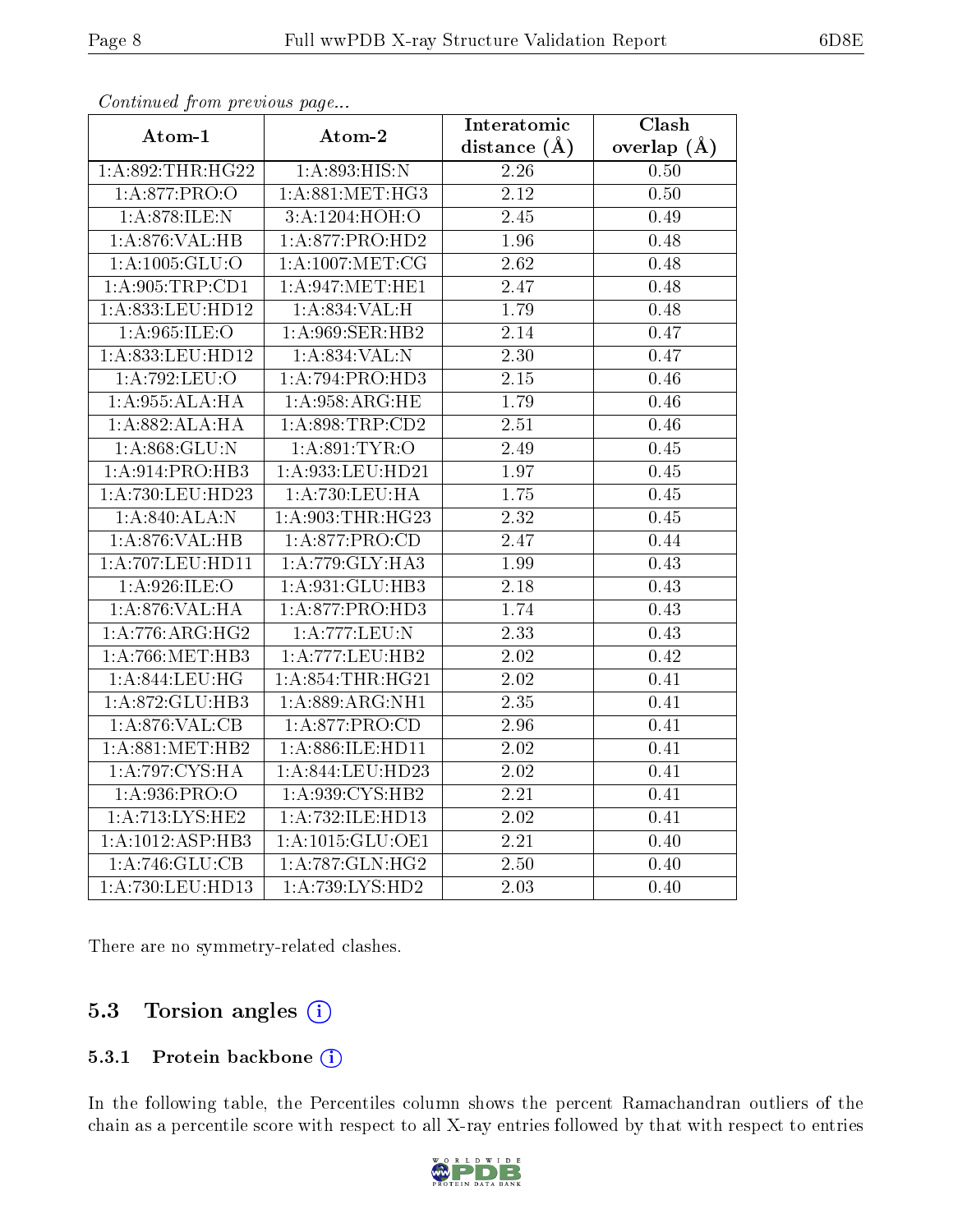of similar resolution.

The Analysed column shows the number of residues for which the backbone conformation was analysed, and the total number of residues.

| $\mid$ Mol $\mid$ Chain $\mid$ | $\boldsymbol{\mathrm{Analysed}}$                  |  | Favoured   Allowed   Outliers   Percentiles |
|--------------------------------|---------------------------------------------------|--|---------------------------------------------|
|                                | $292/327(89\%)$   270 (92\%)   21 (7\%)   1 (0\%) |  | $\frac{1}{41}$ 51                           |

All (1) Ramachandran outliers are listed below:

| Mol | Chain | $+$ Res $+$ | vpe |
|-----|-------|-------------|-----|
|     |       |             |     |

#### 5.3.2 Protein sidechains  $(i)$

In the following table, the Percentiles column shows the percent sidechain outliers of the chain as a percentile score with respect to all X-ray entries followed by that with respect to entries of similar resolution.

The Analysed column shows the number of residues for which the sidechain conformation was analysed, and the total number of residues.

| Mol   Chain | Analysed                               |  | Rotameric   Outliers   Percentiles |
|-------------|----------------------------------------|--|------------------------------------|
|             | $251/287(88\%)$   242 (96\%)   9 (4\%) |  | 35 47                              |

All (9) residues with a non-rotameric sidechain are listed below:

| Mol | Chain | Res  | Type       |
|-----|-------|------|------------|
| 1   | A     | 776  | $\rm{ARG}$ |
| 1   | А     | 855  | <b>ASP</b> |
| 1   | А     | 888  | HIS        |
| 1   | А     | 969  | <b>SER</b> |
| 1   | A     | 973  | $\rm{ARG}$ |
| 1   | А     | 984  | ĀSP        |
| 1   | А     | 1003 | <b>ASP</b> |
| 1   | А     | 1004 | GLU        |
|     |       | 1006 | ASP        |

Some sidechains can be flipped to improve hydrogen bonding and reduce clashes. There are no such sidechains identified.

#### 5.3.3 RNA (i)

There are no RNA molecules in this entry.

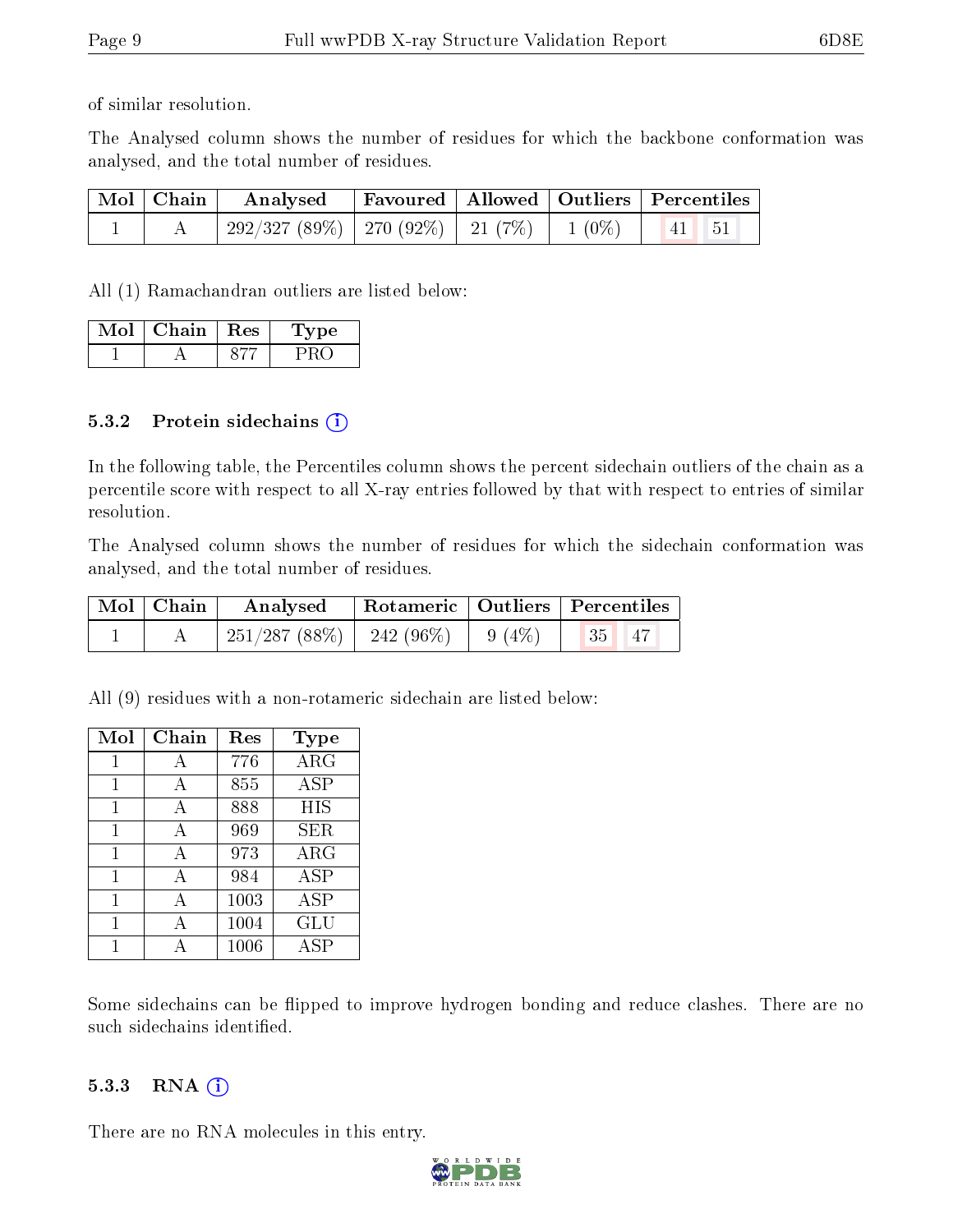#### 5.4 Non-standard residues in protein, DNA, RNA chains (i)

There are no non-standard protein/DNA/RNA residues in this entry.

#### 5.5 Carbohydrates  $(i)$

There are no carbohydrates in this entry.

#### 5.6 Ligand geometry  $(i)$

1 ligand is modelled in this entry.

In the following table, the Counts columns list the number of bonds (or angles) for which Mogul statistics could be retrieved, the number of bonds (or angles) that are observed in the model and the number of bonds (or angles) that are dened in the Chemical Component Dictionary. The Link column lists molecule types, if any, to which the group is linked. The Z score for a bond length (or angle) is the number of standard deviations the observed value is removed from the expected value. A bond length (or angle) with  $|Z| > 2$  is considered an outlier worth inspection. RMSZ is the root-mean-square of all Z scores of the bond lengths (or angles).

| Mol | <b>Type</b> | Chain | Res           | Link |            | Bond lengths |          |          | Bond angles |            |
|-----|-------------|-------|---------------|------|------------|--------------|----------|----------|-------------|------------|
|     |             |       |               |      | Counts     | RMSZ         | $\# Z $  | Counts   | RMSZ        | $\# Z $    |
|     | FZP         |       | $\lfloor 101$ |      | 36, 39, 39 | 1.57         | $3(8\%)$ | 47,53,53 | 2.72        | $18(38\%)$ |

In the following table, the Chirals column lists the number of chiral outliers, the number of chiral centers analysed, the number of these observed in the model and the number defined in the Chemical Component Dictionary. Similar counts are reported in the Torsion and Rings columns. '-' means no outliers of that kind were identified.

|     |       |  | $\vert$ Mol $\vert$ Type $\vert$ Chain $\vert$ Res $\vert$ Link $\vert$ Chirals $\vert$ Torsions $\vert$ Rings |  |
|-----|-------|--|----------------------------------------------------------------------------------------------------------------|--|
| FZP | -1101 |  | $1/25/27/27$   $0/4/4/4$                                                                                       |  |

All (3) bond length outliers are listed below:

| Mol | Chain |     | $Res \mid Type$ | $\boldsymbol{\mathrm{Atoms}}$    | Z       | $\Delta$ Observed $(A)$ | Ideal(A) |
|-----|-------|-----|-----------------|----------------------------------|---------|-------------------------|----------|
|     |       |     |                 | $O2$ -C9                         | 6.00    | $1.46\,$                | - 34     |
|     |       | 101 | F7P             | $C23-N7$                         | $-4.01$ | $1.26\,$                | 1.35     |
|     |       |     | FZP.            | C <sub>13</sub> -C <sub>14</sub> | 2.20    |                         | 1.37     |

All (18) bond angle outliers are listed below:

| $\lceil \text{Mol} \rceil$ | Chain | ' Res | 'Type | Atoms          |        | Observed $(^\circ)$ | Ideal $\binom{o}{c}$ |
|----------------------------|-------|-------|-------|----------------|--------|---------------------|----------------------|
|                            |       | 101   | -FAND | $N5$ -C5- $N4$ | $-7.3$ | 119.57              | 126.55               |

Continued on next page...

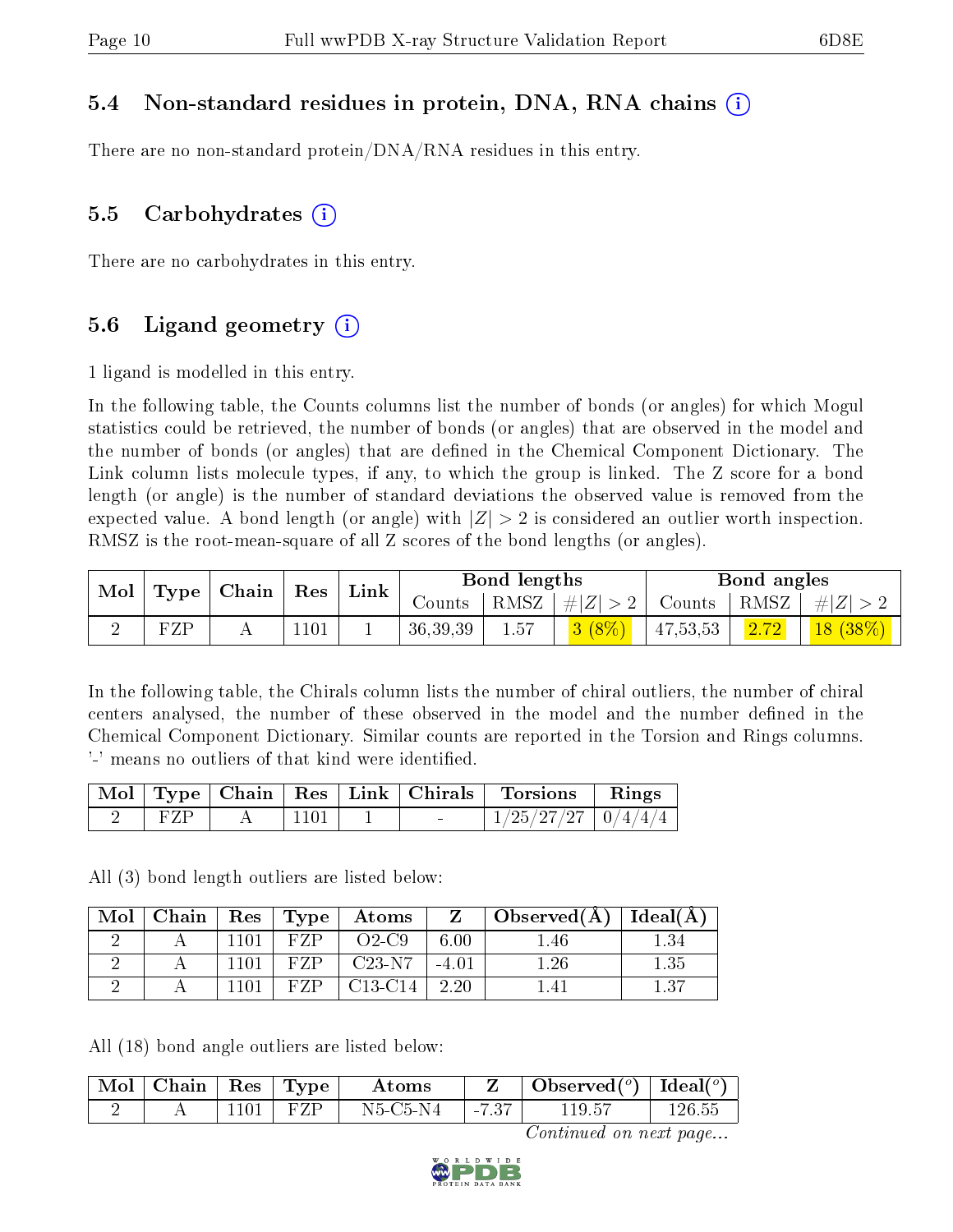| Mol            | Chain    | Res  | Type | Atoms          | $Z_{\rm}$ | $\mathbf{Observed}(^o)$ | Ideal $(^\circ)$ |
|----------------|----------|------|------|----------------|-----------|-------------------------|------------------|
| $\overline{2}$ | A        | 1101 | FZP  | $O2$ -C9-N6    | 6.18      | 121.11                  | 109.91           |
| $\overline{2}$ | A        | 1101 | FZP  | $C1-N1-N2$     | $-5.76$   | 113.73                  | 120.50           |
| $\overline{2}$ | A        | 1101 | FZP  | $C8-N5-C5$     | 5.61      | 120.43                  | 115.45           |
| $\overline{2}$ | A        | 1101 | FZP  | $C3-C4-N2$     | 5.14      | 113.77                  | 110.92           |
| $\overline{2}$ | A        | 1101 | FZP  | $O2$ -C9-O1    | $-4.51$   | 117.10                  | 124.78           |
| $\overline{2}$ | A        | 1101 | FZP  | $C1-N1-C2$     | 4.37      | 133.25                  | 124.89           |
| $\overline{2}$ | A        | 1101 | FZP  | $C7-C6-N6$     | 4.05      | 125.80                  | 120.22           |
| $\overline{2}$ | A        | 1101 | FZP  | $C18-C17-N6$   | 3.46      | 123.47                  | 119.74           |
| $\overline{2}$ | A        | 1101 | FZP  | $C24-C23-N7$   | 3.43      | 123.92                  | 114.75           |
| $\overline{2}$ | A        | 1101 | FZP  | $C17-C22-C21$  | 3.31      | 123.12                  | 118.75           |
| $\overline{2}$ | A        | 1101 | FZP  | $C7-C6-N4$     | $-2.88$   | 118.83                  | 123.53           |
| $\overline{2}$ | A        | 1101 | FZP  | O3-C23-N7      | $-2.81$   | 118.51                  | 123.63           |
| $\overline{2}$ | A        | 1101 | FZP  | $C7-C8-N5$     | $-2.79$   | 120.49                  | 123.96           |
| $\overline{2}$ | A        | 1101 | FZP  | $C10-O2-C9$    | 2.70      | 122.69                  | 115.53           |
| $\overline{2}$ | A        | 1101 | FZP  | $C5-N4-C6$     | 2.33      | 122.33                  | 114.64           |
| $\overline{2}$ | A        | 1101 | FZP  | $C2-N1-N2$     | 2.20      | 113.02                  | 111.73           |
| $\overline{2}$ | $\bf{A}$ | 1101 | FZP  | $N3$ -C5- $N5$ | 2.06      | 122.67                  | 116.28           |

Continued from previous page...

There are no chirality outliers.

All (1) torsion outliers are listed below:

| $\sqrt{M}$ ol   Chain   Res   Type ' |      | Atoms        |
|--------------------------------------|------|--------------|
|                                      | F'ZF | N6-C9-O2-C10 |

There are no ring outliers.

No monomer is involved in short contacts.

The following is a two-dimensional graphical depiction of Mogul quality analysis of bond lengths, bond angles, torsion angles, and ring geometry for all instances of the Ligand of Interest. In addition, ligands with molecular weight > 250 and outliers as shown on the validation Tables will also be included. For torsion angles, if less then 5% of the Mogul distribution of torsion angles is within 10 degrees of the torsion angle in question, then that torsion angle is considered an outlier. Any bond that is central to one or more torsion angles identified as an outlier by Mogul will be highlighted in the graph. For rings, the root-mean-square deviation (RMSD) between the ring in question and similar rings identified by Mogul is calculated over all ring torsion angles. If the average RMSD is greater than 60 degrees and the minimal RMSD between the ring in question and any Mogul-identified rings is also greater than 60 degrees, then that ring is considered an outlier. The outliers are highlighted in purple. The color gray indicates Mogul did not find sufficient equivalents in the CSD to analyse the geometry.

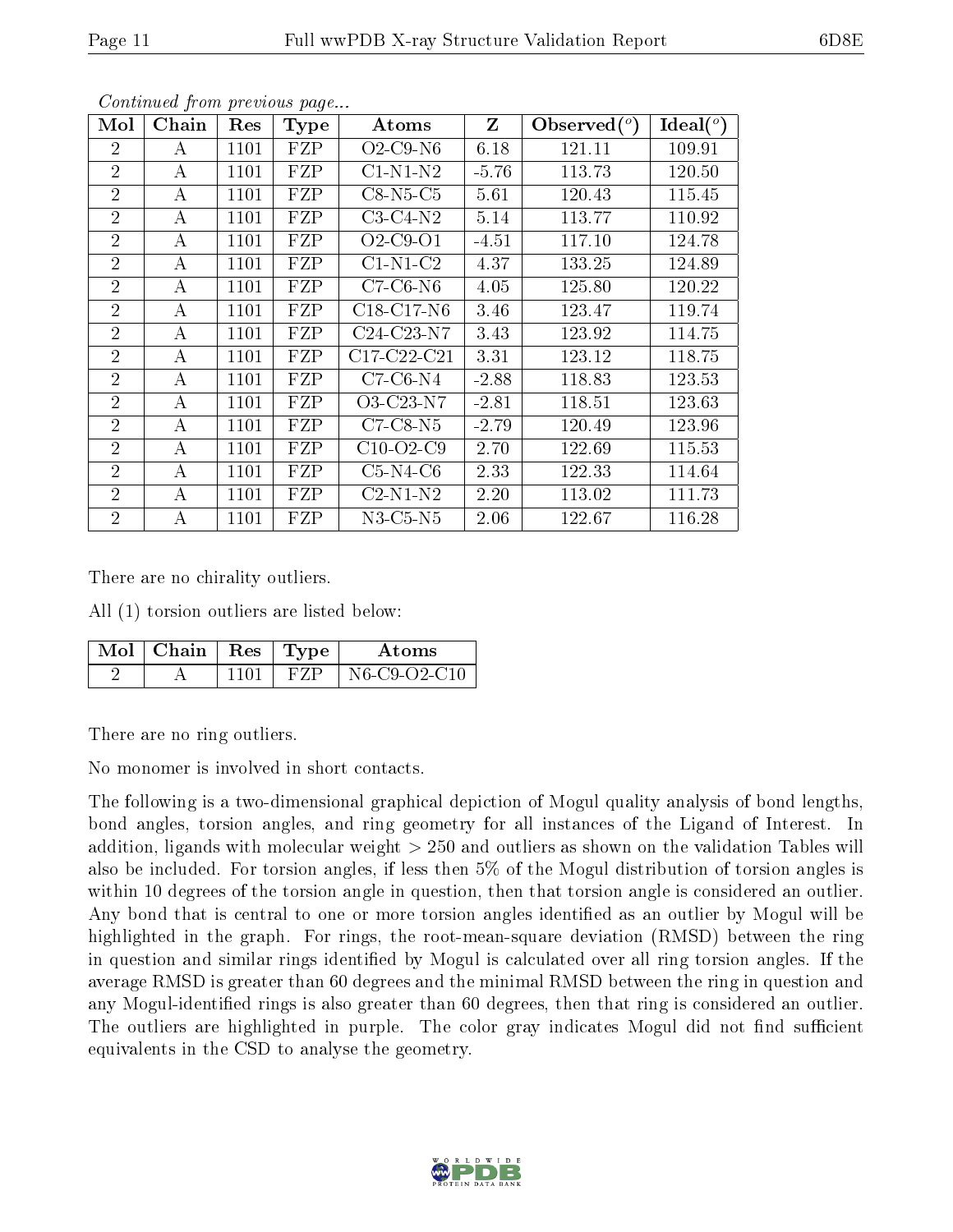

### 5.7 [O](https://www.wwpdb.org/validation/2017/XrayValidationReportHelp#nonstandard_residues_and_ligands)ther polymers (i)

There are no such residues in this entry.

### 5.8 Polymer linkage issues (i)

There are no chain breaks in this entry.

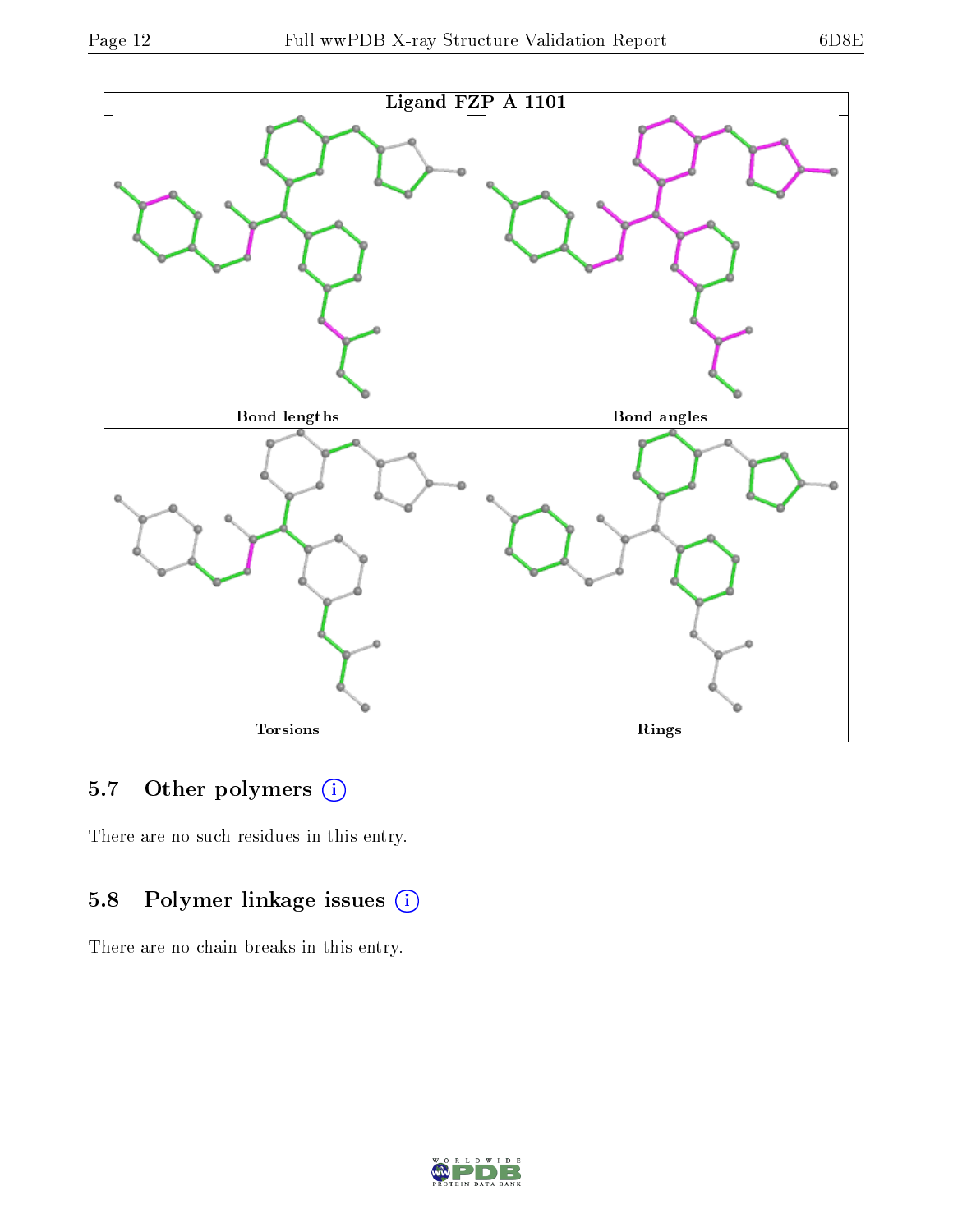### 6 Fit of model and data  $\left( \cdot \right)$

### 6.1 Protein, DNA and RNA chains (i)

In the following table, the column labelled  $#RSRZ>2'$  contains the number (and percentage) of RSRZ outliers, followed by percent RSRZ outliers for the chain as percentile scores relative to all X-ray entries and entries of similar resolution. The OWAB column contains the minimum, median,  $95<sup>th</sup>$  percentile and maximum values of the occupancy-weighted average B-factor per residue. The column labelled  $Q < 0.9$  lists the number of (and percentage) of residues with an average occupancy less than 0.9.

| $\mid$ Mol $\mid$ Chain $\mid$ | Analysed $ \langle \text{RSRZ}\rangle $ | $\rm \#RSRZ{>}2$                                           | $\rm{OWAB}(\AA^2)$ $\vert$ Q<0.9 $\vert$ |  |
|--------------------------------|-----------------------------------------|------------------------------------------------------------|------------------------------------------|--|
|                                | $ 304/327(92\%) $ 0.38                  | $\vert 8 \vert (2\%)$ 56 62 $\vert 45, 67, 104, 113 \vert$ |                                          |  |

All (8) RSRZ outliers are listed below:

| Mol | Chain | $\operatorname{Res}% \left( \mathcal{N}\right) \equiv\operatorname{Res}(\mathcal{N}_{0},\mathcal{N}_{0})$ | Type       | <b>RSRZ</b> |
|-----|-------|-----------------------------------------------------------------------------------------------------------|------------|-------------|
| 1   | А     | 862                                                                                                       | <b>LEU</b> | 4.2         |
|     |       | 917                                                                                                       | <b>GLY</b> | 3.9         |
|     |       | 722                                                                                                       | ALA        | 3.4         |
| 1   |       | 782                                                                                                       | LEU        | 3.2         |
| 1   |       | 869                                                                                                       | TYR.       | 3.1         |
|     |       | 747                                                                                                       | LEU        | 2.6         |
|     |       | 723                                                                                                       | PHE        | 2.4         |
|     |       | 870                                                                                                       | <b>HIS</b> | 2.1         |

#### 6.2 Non-standard residues in protein, DNA, RNA chains  $(i)$

There are no non-standard protein/DNA/RNA residues in this entry.

#### 6.3 Carbohydrates (i)

There are no carbohydrates in this entry.

#### 6.4 Ligands  $(i)$

In the following table, the Atoms column lists the number of modelled atoms in the group and the number defined in the chemical component dictionary. The B-factors column lists the minimum, median,  $95<sup>th</sup>$  percentile and maximum values of B factors of atoms in the group. The column labelled  $Q< 0.9$ ' lists the number of atoms with occupancy less than 0.9.